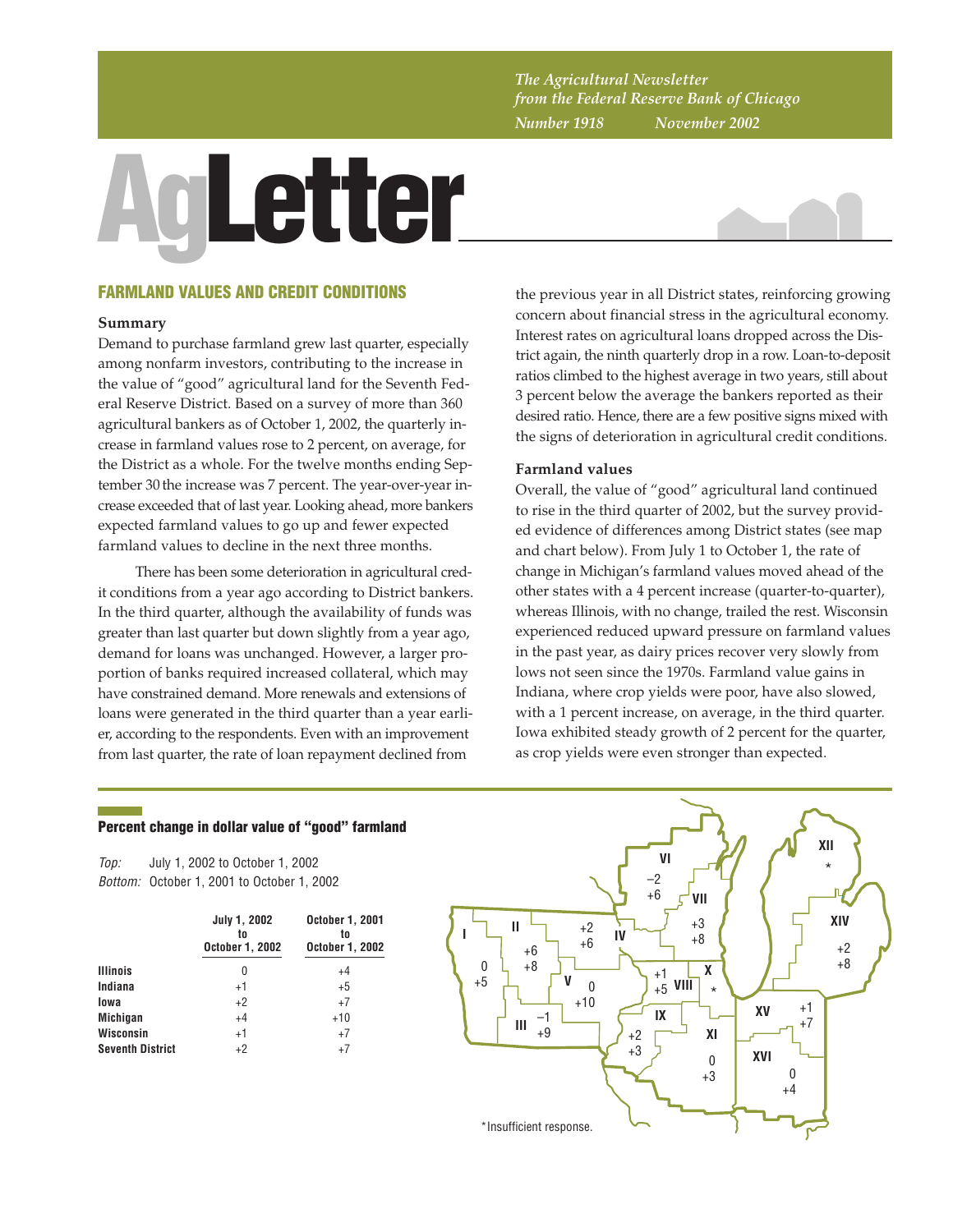The average year-over-year increase in District farmland values was 7 percent. Michigan, at one end of the range, recorded a 10 percent gain, while Illinois at the other end reported a 4 percent gain. These gains were supported by demand from nonfarm investors, which seems to have increased as other investments have tumbled and as cities continue to expand. Fueled by demand from the nonfarm sector, 27 percent of Seventh District bankers anticipated farmland values to rise, with only 6 percent seeing a fall. Only in Wisconsin was there a higher proportion of respondents that expect farmland values to fall than rise during the next three months. At the other end of the spectrum, 44 percent of the Iowa bankers that responded predicted a rise in farmland values, reflecting the outstanding yields in much of the state.

#### **Credit conditions**

In the third quarter of 2002, agricultural banks had more funds available to lend, but there was flat demand for agricultural loans. Over 30 percent of the bankers reported they had more funds available during July, August and September than they had a year earlier. All District states reported improved funds availability, but a larger proportion of bankers in Illinois, Michigan, and Wisconsin noted increased funds availability. The index of fund availability was 124, highest of the year (see table on page 3). At the same time, 24 percent of the bankers reported higher demand for non-real estate loans, while 25 percent reported a decline. Thus, the index of loan demand dropped to 99, the lowest since an index of 91 last year at this time. There was very little increased demand for non-real estate loans in Michigan reported for last quarter, though the proportion of banks reporting decreases was also the lowest in the District.

Despite the continued pressures on farm incomes in most of the District, the respondents indicated that non-real estate farm loan repayment rates had improved from last quarter, but had fallen since last year. About 30 percent of the bankers reported lower rates of loan repayment, while only 6 percent reported higher rates. These numbers increased the index of loan repayment rates to 76. Moreover, there were more renewals and extensions, with 30 percent, on average, of the bankers noting an increase, and only 7 percent noting a decrease. Lenders in Michigan and Wisconsin reported the lowest levels of loan repayments, as well as the highest levels of renewals and extensions. With signs of increased problems in agricultural loans, banks tightened collateral requirements, with 21 percent requiring a higher level of collateral in the past three months. Very few banks reported lower amounts of collateral required for non-real estate loans.

Offsetting the impact of tighter collateral requirements to some extent, banks reported once again that farm loan interest rates had declined. As of October 1, the District average for interest rates on new operating loans had fallen to 7.17 percent, more than 325 basis points lower than the cyclical peak of two years ago. And, at an average of 6.83 percent, interest rates for farm mortgages were down over 235 basis points from the last peak. The spread widened a bit, another indication of heightened uncertainty in the agricultural sector.

#### **Looking forward**

Comparing the fourth quarter of 2002 with the fourth quarter a year ago, 23 percent of the bankers reported that they expect higher non-real estate loan volume, while 23 percent expect lower volume. Respondents look for increases primarily in operating loans (35 percent) and Farm Service Agency (FSA) guaranteed loans (27 percent). Only a fifth foresee higher real estate loan volume. A majority of the respondents indicated that they expected loan volumes would remain the same in the fourth quarter of this year compared with a year ago. However, in Wisconsin over 40 percent anticipate lower volumes for both real estate and non-real estate loans, with a similar percentage anticipating a rise in operating loans. Based on record yields and higher corn and soybean prices than last year, 29 percent of Iowa respondents expect higher farm machinery loan volume, the only state with a sizeable increase.

The increasing reliance on loan guarantees seems to have slowed. Bankers were asked to indicate if they expect to rely more heavily on the USDA's FSA farm loan guarantees during October through December than they did during the same period a year ago.<sup>1</sup> Although 27 percent of the respondents indicated that more loans would have FSA guarantees, 13 percent indicated a reduction in their utilization of the guarantees. Together these numbers represent a slowing in the increased use of FSA guaranteed loans.

The most notable characteristic of the farm real estate market was the 65 percent of bankers that expect higher

#### **Quarterly District farm loan interest rates**

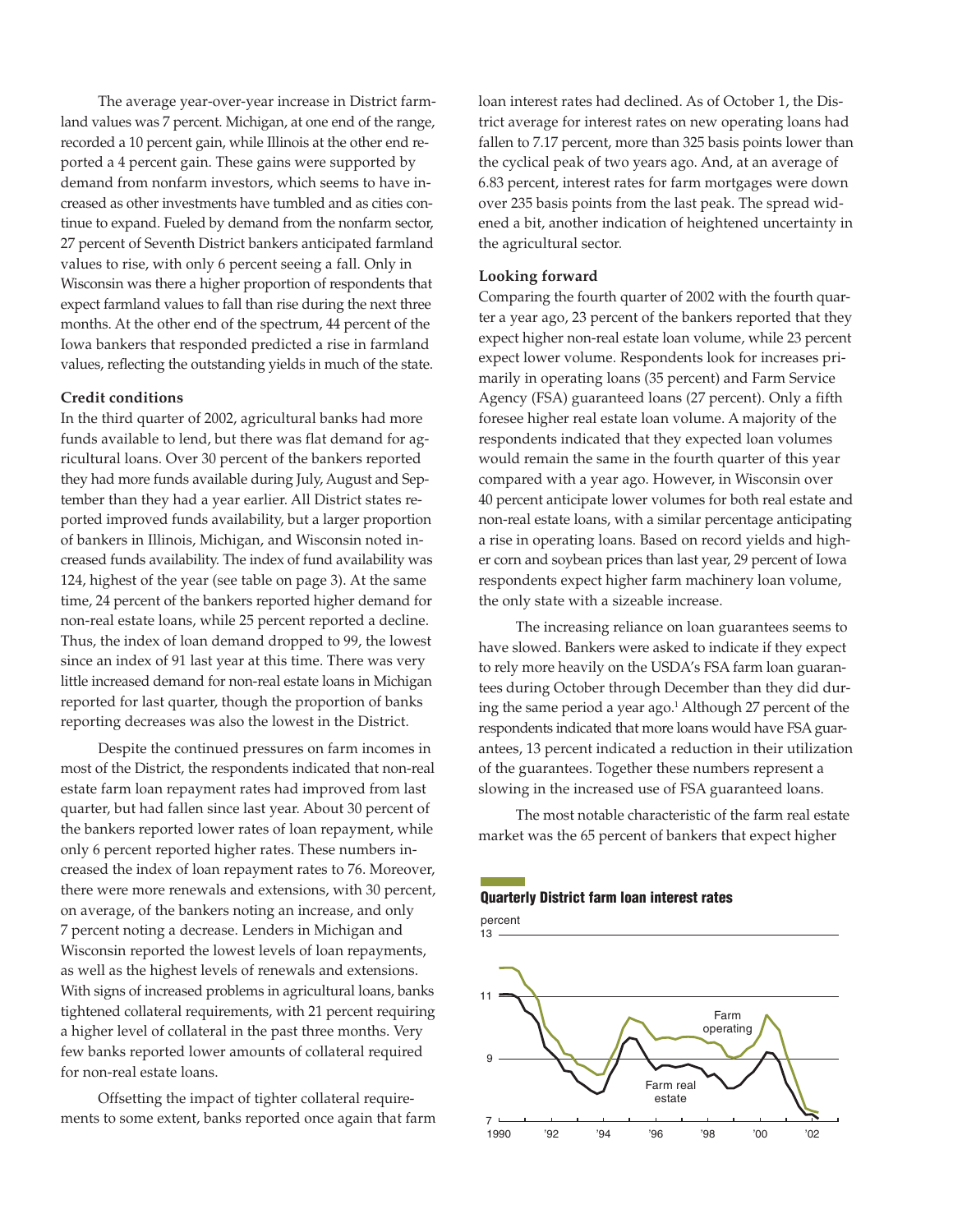# **Credit conditions at Seventh District agricultural banks**

|           | Loan<br>demand | <b>Fund</b><br>availability | Loan<br>repayment rates | Average loan-to-<br>deposit ratio <sup>1</sup> | Interest rates on farm loans           |                               |                             |
|-----------|----------------|-----------------------------|-------------------------|------------------------------------------------|----------------------------------------|-------------------------------|-----------------------------|
|           |                |                             |                         |                                                | <b>Operating</b><br>Ioans <sup>1</sup> | Feeder<br>cattle <sup>1</sup> | Real<br>estate <sup>1</sup> |
|           | $(index)^2$    | (index) <sup>2</sup>        | $(index)^2$             | (percent)                                      | (percent)                              | (percent)                     | (percent)                   |
| 1998      |                |                             |                         |                                                |                                        |                               |                             |
| Jan-Mar   | 134            | 113                         | 84                      | 68.9                                           | 9.52                                   | 9.51                          | 8.50                        |
| Apr-June  | 127            | 102                         | 74                      | 72.7                                           | 9.54                                   | 9.55                          | 8.52                        |
| July-Sept | 117            | 104                         | 60                      | 72.0                                           | 9.43                                   | 9.41                          | 8.33                        |
| Oct-Dec   | 113            | 121                         | 57                      | 70.3                                           | 9.09                                   | 9.07                          | 8.06                        |
| 1999      |                |                             |                         |                                                |                                        |                               |                             |
| Jan-Mar   | 120            | 119                         | 40                      | 69.9                                           | 9.03                                   | 9.01                          | 8.06                        |
| Apr-June  | 115            | 107                         | 50                      | 71.7                                           | 9.11                                   | 9.08                          | 8.18                        |
| July-Sept | 109            | 94                          | 63                      | 72.7                                           | 9.32                                   | 9.28                          | 8.42                        |
| Oct-Dec   | 107            | 104                         | 72                      | 72.7                                           | 9.44                                   | 9.41                          | 8.59                        |
| 2000      |                |                             |                         |                                                |                                        |                               |                             |
| Jan-Mar   | 121            | 95                          | 77                      | 72.9                                           | 9.78                                   | 9.72                          | 8.89                        |
| Apr-June  | 109            | 76                          | 72                      | 75.5                                           | 10.43                                  | 10.14                         | 9.21                        |
| July-Sept | 106            | 82                          | 77                      | 76.9                                           | 10.17                                  | 10.14                         | 9.18                        |
| Oct-Dec.  | 105            | 92                          | 81                      | 74.9                                           | 9.92                                   | 9.90                          | 8.90                        |
| 2001      |                |                             |                         |                                                |                                        |                               |                             |
| Jan-Mar   | 118            | 101                         | 67                      | 75.0                                           | 9.16                                   | 9.17                          | 8.23                        |
| Apr-June  | 106            | 109                         | 73                      | 75.1                                           | 8.60                                   | 8.58                          | 7.91                        |
| July-Sept | 91             | 127                         | 86                      | 74.9                                           | 8.01                                   | 8.07                          | 7.47                        |
| Oct-Dec   | 101            | 129                         | 75                      | 72.8                                           | 7.41                                   | 7.51                          | 7.21                        |
| 2002      |                |                             |                         |                                                |                                        |                               |                             |
| Jan-Mar   | 108            | 118                         | 66                      | 72.7                                           | 7.33                                   | 7.48                          | 7.22                        |
| Apr-June  | 105            | 120                         | 71                      | 75.1                                           | 7.28                                   | 7.35                          | 7.08                        |
| July-Sept | 99             | 124                         | 76                      | 75.8                                           | 7.17                                   | 7.23                          | 6.83                        |

1 At end of period.

2 Bankers responded to each item by indicating whether conditions during the current quarter were higher, lower, or the same as in the year-earlier period.

The index numbers are computed by subtracting the percent of bankers that responded "lower" from the percent that responded "higher" and adding 100.

demand from nonfarm investors for the purchase of agricultural land in their areas over the next six months compared to a year ago. Some bankers speculated that investors pulled out of the stock market to invest in farmland. Respondents see the volume of farmland transfers increasing as well.

Only in Iowa and Illinois (to a lesser extent) did bankers anticipate greater interest by farmers in the purchase of agricultural land. A majority of Wisconsin bankers foresee a retreat in interest in land by farmers, especially as they expect an increase in forced sales or liquidation of farm assets among financially stressed farmers. In fact, across the District bankers foresee some increase in forced sales and liquidations over the next six months compared with last year. Financially stressed operations not only face low prices for many agricultural products, but also must deal with disruptions due to the implementation of the Farm Security and Rural Investment Act of 2002 and uncertainty concerning the passage of emergency federal farm aid. Even though farmland values continued to rise this quarter, and most likely for the near future, there seems to be a spreading unease about the future of agriculture in much of the District.

David B. Oppedahl, *Associate economist*

1 FSA guarantees apply to ownership and operating loans to farmers who do not meet the standards of conventional lenders. Guarantees may apply up to 90 percent of the loan principal, and lenders may resell the guaranteed portion in a secondary market.

**AgLetter** (ISSN 1080-8639) is published quarterly by the Research Department of the Federal Reserve Bank of Chicago. It is prepared by Jack L. Hervey, senior economist, and members of the Bank's Research Department, and is distributed free of charge by the Bank's Public Information Center. The information used in the preparation of this publication is obtained from sources considered reliable, but its use does not constitute an endorsement of its accuracy or intent by the Federal Reserve Bank of Chicago.

To subscribe, please write or telephone: Public Information Center Federal Reserve Bank of Chicago P.O. Box 834 Chicago, IL 60690-0834 Tel. no. 312-322-5111 Fax no. 312-322-5515

AgLetter is also available on the World Wide Web at http://www.chicagofed.org.